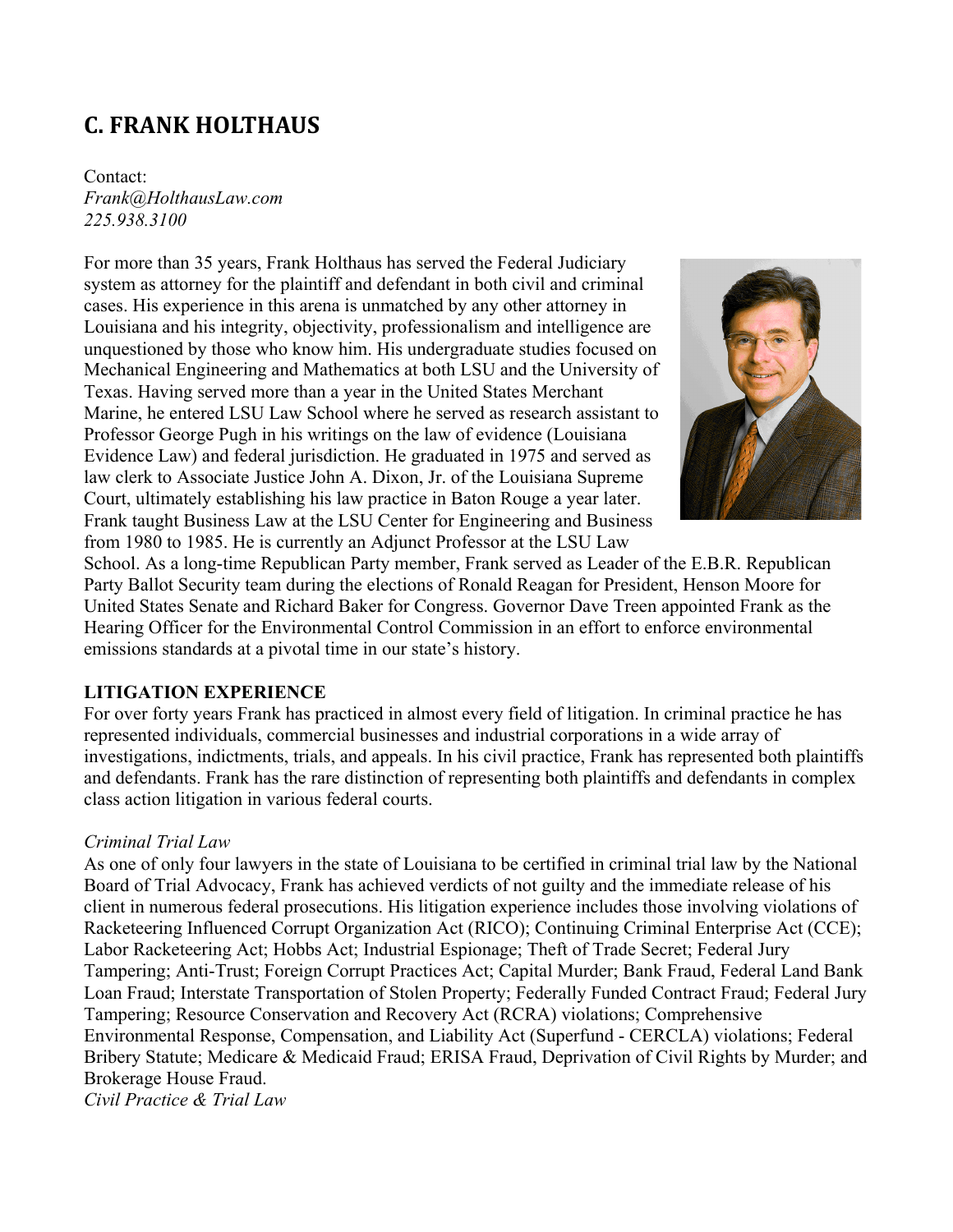In his civil practice, Frank has successfully represented numerous plaintiffs and has achieved multiple six and seven figure recoveries. He has served as plaintiff counsel in class actions in both federal and state courts. Frank also represents defendants in civil cases. This includes defending energy, industrial, and commercial clients in matters such as construction contracts and fraud disputes, class action defense, Anti-Trust claims, air and water environmental discharges, maritime disputes, collisions and allisions, Carriage of Goods by Sea Act (COGSA & Jones Act); Public Service Commission disputes; and Federal Government Contract disputes.

### *Legal Public Service & Leadership*

As chairman of the Louisiana Public Defender Board, Frank oversees a Thirty-Three million (\$33,000,000) budget of public funds dedicated to providing indigent services to every Parish in Louisiana. As a Charter Board Member, Frank was instrumental in the formation of The Ecumenical House with the Interfaith Council of Churches and Synagogues to create a Federal Half-Way House for returning Federal prisoners to civil life for the Middle District of Louisiana.

### **EDUCATION AND HONORS**

L.S.U. Law School, J.D., 1975 - Moot Court Board University of Texas, Mathematics, 1970; L.S.U. Mechanical Engineering, 1967-1969; Phi Eta Sigma Honorary Scholastic Fraternity, 1968 Peer Review Rated AV Preeminent for over 30 years Super Lawyer, 2006-Present. Top 50 Lawyers in Louisiana, 2014-Present; America's Top 100 Lawyers, Lifetime Achievement

## **COURTS ADMITTED TO PRACTICE**

United States Supreme Court United States Fifth Circuit Court of Appeals United States Eleventh Circuit Court of Appeals United States District Court Middle District of Louisiana United States District Court Eastern District of Louisiana United States District Court Western District of Louisiana United States District Court Southern District of Missouri All Louisiana State Courts

### **MEMBERSHIPS AND PROFESSIONAL ASSOCIATIONS**

Member, Louisiana State Bar Association, 1975-Present Faculty, Adjunct Professor of Law, Louisiana State University Law School, 2006-Present Faculty, Apprenticeship School, Louisiana State University Law School, 2015-Present Faculty, Trial Advocacy for Seniors, Louisiana State University Law School 2005-Present Board Certified Member, National Board of Trial Advocacy, Criminal Trial Law, 2000-Present President, Baton Rouge Bar Association, 1996 Chairman, Louisiana Public Defender Board, Appointed by Governor, December, 2016-Present Member, Louisiana Public Defender Board, Appointed by Senate President, 2009-Present Chairman, CJA Selection Panel, Middle District of Louisiana, 1998-Present Member, Louisiana Law Institute Criminal Procedure Committee, 2009-Present Assistant Louisiana State Bar Examiner, 2000-Present Member, Pugh Institute for Justice Advisory Committee, 1998-Present Member, Ethics Advisory Service Subcommittee, LA State Bar Association, 2014-Present